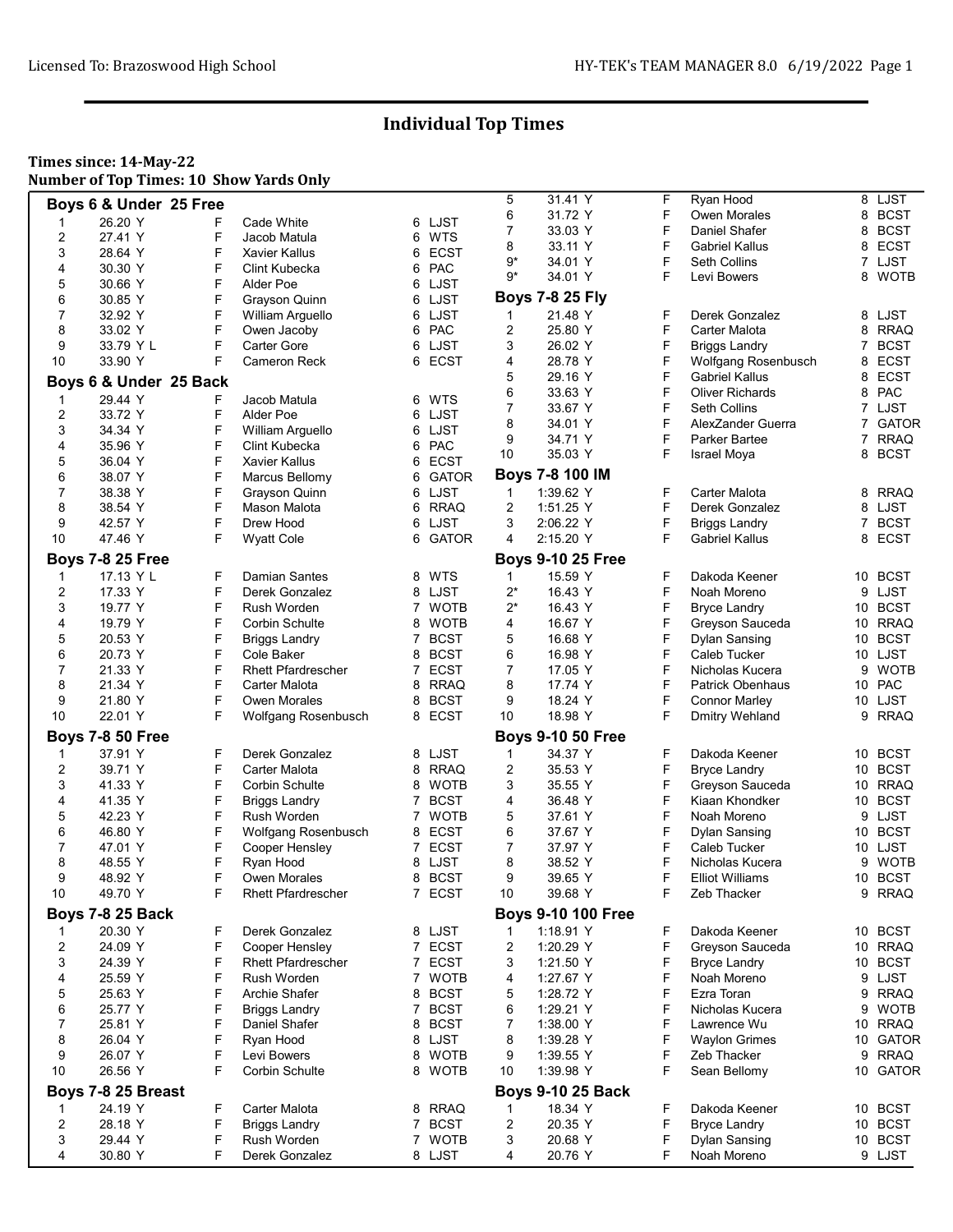### Times since: 14-May-22

|  | <b>Number of Top Times: 10 Show Yards Only</b> |
|--|------------------------------------------------|
|  |                                                |

| 5              | 22.03 Y                    | F | <b>Patrick Obenhaus</b> |    | 10 PAC       | 8              | 1:24.93 Y                   | F | Jaxson Ocanas           | 12 ECST    |  |
|----------------|----------------------------|---|-------------------------|----|--------------|----------------|-----------------------------|---|-------------------------|------------|--|
| 6              | 22.19 Y                    | F | Greyson Sauceda         |    | 10 RRAQ      | 9              | 1:26.57 Y                   | F | Owen Sansing            | 12 BCST    |  |
| 7              | 22.31 Y                    | F | Sean Bellomy            | 10 | <b>GATOR</b> | 10             | 1:27.79 Y                   | F | <b>Craig Sneary</b>     | 11 BCST    |  |
| 8              | 22.87 Y                    | F | Zeb Thacker             | 9  | <b>RRAQ</b>  |                |                             |   |                         |            |  |
| 9              | 23.19 Y                    | F | <b>Harrison Porter</b>  |    | 10 ECST      |                | <b>Boys 11-12 200 Free</b>  |   |                         |            |  |
|                |                            |   |                         |    |              | $\mathbf{1}$   | 2:39.52 Y                   | F | Gage Colligan           | 12 RRAQ    |  |
| 10             | 23.54 Y                    | F | Kieran Salamon          | 10 | <b>RRAQ</b>  | 2              | 3:03.45 Y                   | F | <b>Bear Myers</b>       | 12 RRAQ    |  |
|                | Boys 9-10 25 Breast        |   |                         |    |              | 3              | 3:19.31 Y                   | F | <b>Brandon Ping</b>     | 12 RRAQ    |  |
|                | 23.28 Y                    | F | Greyson Sauceda         |    | 10 RRAQ      | 4              | 3:23.07 Y                   | F |                         | 12 BCST    |  |
| 1              |                            |   |                         |    |              |                |                             |   | Owen Sansing            |            |  |
| 2              | 24.66 Y                    | F | Caleb Tucker            |    | 10 LJST      | 5              | 3:24.64 Y                   | F | Drew Miksch             | 11 WOTB    |  |
| 3              | 24.81 Y                    | F | Kiaan Khondker          |    | 10 BCST      | 6              | 3:35.15 Y                   | F | <b>Tristan Royer</b>    | 12 FAST    |  |
| 4              | 25.08 Y                    | F | Nicholas Kucera         | 9  | <b>WOTB</b>  | $\overline{7}$ | 3:42.52 Y                   | F | Colten Shaw             | 11 RRAQ    |  |
| 5              | 25.55 Y                    | F | Lawrence Wu             |    | 10 RRAQ      | 8              | 3.44.18 Y                   | F | Donald Yarbrough        | 12 WOTB    |  |
| 6              | 25.58 Y                    | F | Mark Souers             | 10 | <b>RRAQ</b>  |                |                             |   |                         |            |  |
| 7              |                            | F |                         |    |              |                | <b>Boys 11-12 50 Back</b>   |   |                         |            |  |
|                | 25.65 Y                    |   | Noah Moreno             | 9  | LJST         | 1              | 38.56 Y                     | F | Carson Pyeatt           | 12 LJST    |  |
| 8              | 26.01 Y                    | F | <b>Patrick Bricker</b>  | 9  | <b>BCST</b>  | 2              | 38.60 Y                     | F | <b>Gus Respondek</b>    | 12 ECST    |  |
| 9              | 26.23 Y                    | F | Luke Collins            |    | 10 LJST      | 3              | 38.91 Y                     | F | Gage Colligan           | 12 RRAQ    |  |
| 10             | 27.24 Y                    | F | Ramsey Smith            |    | 9 LJST       |                |                             |   |                         |            |  |
|                |                            |   |                         |    |              | 4              | 42.13 Y                     | F | Charlie Poe             | 11 LJST    |  |
|                | <b>Boys 9-10 25 Fly</b>    |   |                         |    |              | 5              | 42.41 Y L                   | F | Joey Freeman            | 12 ECST    |  |
| 1              | 18.29 Y                    | F | Dakoda Keener           |    | 10 BCST      | 6              | 42.87 Y                     | F | <b>Grant Challenger</b> | 12 LJST    |  |
| 2              | 19.09 Y                    | F | <b>Elliot Williams</b>  |    | 10 BCST      | 7              | 44.12 Y                     | F | Konnor Beal             | 12 ECST    |  |
| 3              | 20.15 Y                    | F | Noah Moreno             | 9  | LJST         | 8              | 44.99 Y                     | F | Braedyn Valenzuela      | 11 LJST    |  |
|                |                            |   |                         |    |              |                |                             | F |                         |            |  |
| 4              | 22.31 Y                    | F | Kiaan Khondker          | 10 | <b>BCST</b>  | 9              | 45.68 Y                     |   | Donald Yarbrough        | 12 WOTB    |  |
| 5              | 22.81 Y                    | F | Caleb Tucker            |    | 10 LJST      | 10             | 45.69 Y L                   | F | Bear Myers              | 12 RRAQ    |  |
| 6              | 23.59 Y                    | F | Austin Kocich           | 9  | <b>RRAQ</b>  |                | <b>Boys 11-12 50 Breast</b> |   |                         |            |  |
| 7              | 23.78 Y                    | F | Ezra Toran              | 9  | <b>RRAQ</b>  |                |                             |   |                         |            |  |
| 8              | 25.73 Y                    | F | Lawrence Wu             |    | 10 RRAQ      | 1              | 39.61 Y                     | F | Gage Colligan           | 12 RRAQ    |  |
| 9              | 26.20 Y                    | F | Nicholas Kucera         | 9  | <b>WOTB</b>  | 2              | 44.42 Y                     | F | <b>Carson Pyeatt</b>    | 12 LJST    |  |
|                |                            | F |                         |    |              | 3              | 47.49 Y                     | F | <b>Bear Myers</b>       | 12 RRAQ    |  |
| 10             | 26.68 Y                    |   | Sean Bellomy            | 10 | <b>GATOR</b> | 4              | 48.83 Y                     | F | Caden Baker             | 11 BCST    |  |
|                | Boys 9-10 100 IM           |   |                         |    |              | 5              | 52.16 Y                     | F | Charlie Poe             | 11 LJST    |  |
| $\mathbf{1}$   | 1:29.54 Y                  | F | Dakoda Keener           | 10 | <b>BCST</b>  | 6              | 52.66 Y                     | F | <b>Bryce Ermel</b>      | 11 LJST    |  |
|                |                            |   |                         |    |              |                |                             |   |                         |            |  |
| 2              | 1.43.49 Y                  | F | Caleb Tucker            |    | 10 LJST      | 7              | 52.89 Y                     | F | <b>Grant Challenger</b> | 12 LJST    |  |
| 3              | 1.44.83 Y                  | F | Noah Moreno             | 9  | LJST         | 8              | 53.54 Y                     | F | Liam Brian              | 11 RRAQ    |  |
| 4              | 1:45.63 Y                  | F | Ezra Toran              | 9  | <b>RRAQ</b>  | 9              | 55.45 Y                     | F | Sylas Hulslander        | 12 LJST    |  |
| 5              | 1:46.48 Y                  | F | Dylan Sansing           |    | 10 BCST      | 10             | 56.83 Y                     | F | Hank Chandler           | 11 BCST    |  |
| 6              | 1:48.26 Y                  | F | <b>Bryce Landry</b>     | 10 | <b>BCST</b>  |                |                             |   |                         |            |  |
| $\overline{7}$ |                            | F |                         |    |              |                | Boys 11-12 50 Fly           |   |                         |            |  |
|                | 1:51.92 Y                  |   | Nicholas Kucera         | 9  | <b>WOTB</b>  | 1              | 31.51 Y                     | F | <b>Gus Respondek</b>    | 12 ECST    |  |
| 8              | 1:54.38 Y                  | F | Lawrence Wu             |    | 10 RRAQ      | 2              | 39.69 Y                     | F | <b>Carson Pyeatt</b>    | 12 LJST    |  |
| 9              | 2:09.90 Y                  | F | <b>Mark Souers</b>      | 10 | <b>RRAQ</b>  | 3              | 40.50 Y                     | F | Gage Colligan           | 12 RRAQ    |  |
| 10             | 2:16.52 Y                  | F | Luke Collins            | 10 | LJST         |                |                             |   |                         |            |  |
|                |                            |   |                         |    |              | 4              | 43.40 Y                     | F | <b>Grant Challenger</b> | 12 LJST    |  |
|                | <b>Boys 11-12 25 Free</b>  |   |                         |    |              | 5              | 46.17 Y                     | F | <b>Brandon Ping</b>     | 12 RRAQ    |  |
| 1              | 34.39 Y                    | F | Dylan Servan            |    | 11 WTS       | 6              | 47.70 Y                     | F | Charlie Poe             | LJST<br>11 |  |
|                | <b>Boys 11-12 50 Free</b>  |   |                         |    |              | 7              | 48.28 Y                     | F | Joey Freeman            | 12 ECST    |  |
|                |                            |   |                         |    |              | 8              | 48.33 Y                     | F | Kingson Williams        | 11 BCST    |  |
|                | 1 29.98 Y                  | F | Gus Respondek           |    | 12 ECST      |                | 50.84 Y                     | F |                         |            |  |
| 2              | 32.74 Y                    | F | <b>Grant Challenger</b> |    | 12 LJST      | 9              |                             |   | Owen Sansing            | 12 BCST    |  |
| 3              | 33.56 Y                    | F | Carson Pyeatt           |    | 12 LJST      | 10             | 50.93 Y                     | F | <b>Bear Myers</b>       | 12 RRAQ    |  |
| 4              | 34.28 Y                    | F | Jaxson Ocanas           |    | 12 ECST      |                | Boys 11-12 100 IM           |   |                         |            |  |
|                |                            | F |                         |    |              |                |                             |   |                         |            |  |
| 5              | 34.78 Y                    |   | Konnor Beal             |    | 12 ECST      | 1              | 1:18.67 Y                   | F | Gage Colligan           | 12 RRAQ    |  |
| 6              | 34.80 Y                    | F | Charlie Poe             |    | 11 LJST      | 2              | 1:20.26 Y                   | F | <b>Carson Pyeatt</b>    | 12 LJST    |  |
| 7              | 36.43 Y                    | F | <b>Craig Sneary</b>     |    | 11 BCST      | 3              | 1:29.57 Y                   | F | <b>Grant Challenger</b> | 12 LJST    |  |
| 8              | 37.09 Y                    | F | Joey Freeman            |    | 12 ECST      | 4              | 1:31.06 Y                   | F | Gus Respondek           | 12 ECST    |  |
| 9              | 37.76 Y                    | F | Sylas Hulslander        |    | 12 LJST      | 5              | 1:40.84 Y                   | F | <b>Bear Myers</b>       | 12 RRAQ    |  |
| 10             | 38.02 Y                    | F | Caden Baker             |    | 11 BCST      | 6              | 1:41.18 Y                   | F | Charlie Poe             | 11 LJST    |  |
|                |                            |   |                         |    |              |                |                             |   |                         |            |  |
|                | <b>Boys 11-12 100 Free</b> |   |                         |    |              | 7              | 1:45.48 Y                   | F | <b>Brandon Ping</b>     | 12 RRAQ    |  |
| 1              | 1:07.73 Y                  | F | <b>Gus Respondek</b>    |    | 12 ECST      | 8              | 1:51.80 Y                   | F | <b>Craig Sneary</b>     | 11 BCST    |  |
|                | 1:10.36 Y                  |   | Gage Colligan           |    |              | 9              | 1:55.43 Y                   | F | Braedyn Valenzuela      | 11 LJST    |  |
| 2              |                            | F |                         |    | 12 RRAQ      | 10             | 1:55.44 Y                   | F | James Lewis             | 11 RRAQ    |  |
| 3              | 1:12.20 Y                  | F | Carson Pyeatt           |    | 12 LJST      |                |                             |   |                         |            |  |
| 4              | 1:16.80 Y                  | F | <b>Grant Challenger</b> |    | 12 LJST      |                | <b>Boys 13-14 50 Free</b>   |   |                         |            |  |
| 5              | 1:21.15 Y                  | F | Charlie Poe             |    | 11 LJST      | 1              | 24.08 Y                     | F | William Rivera-Acevedo  | 14 RRAQ    |  |
| 6              | 1.21.24 Y                  | F | <b>Bear Myers</b>       |    | 12 RRAQ      | 2              | 26.09 Y                     | F | Benjamin Albarran       | 13 LJST    |  |
| 7              | 1.21.50 Y                  | F | Konnor Beal             |    | 12 ECST      | 3              | 26.29 Y                     | F | <b>Brody Moehrig</b>    | 13 BCST    |  |
|                |                            |   |                         |    |              |                |                             |   |                         |            |  |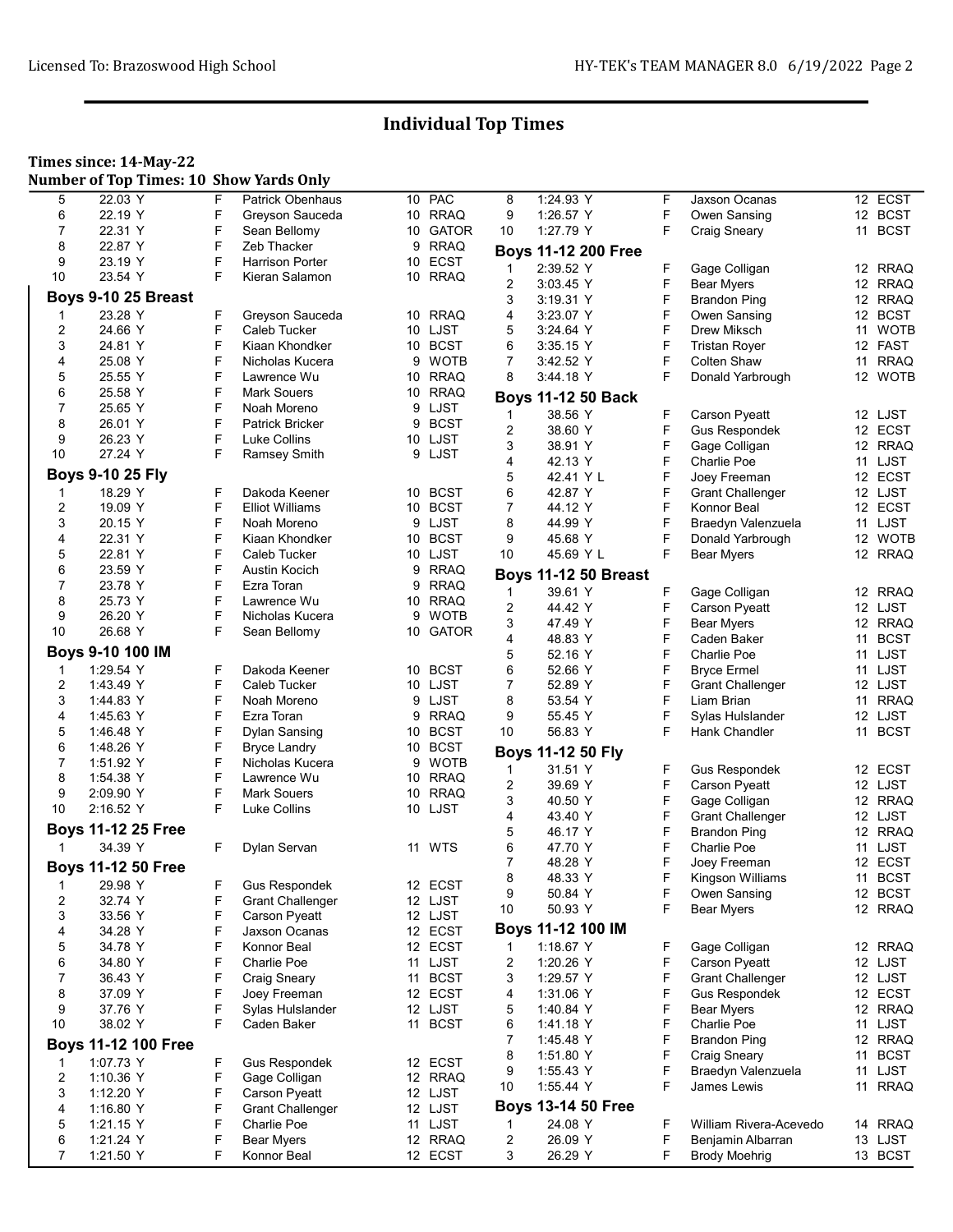#### Times since: 14-May-22

Number of Top Times: 10 Show Yards Only

| 4              | 27.80 Y                     | F      | Keegan Spencer         |          | 13 BCST             |                | Boys 13-14 100 IM           |   |                        |    |             |
|----------------|-----------------------------|--------|------------------------|----------|---------------------|----------------|-----------------------------|---|------------------------|----|-------------|
| 5              | 28.34 Y                     | F      | Evan Vasquez           |          | 13 ECST             | $\mathbf 1$    | 1:03.37 Y                   | F | William Rivera-Acevedo |    | 14 RRAQ     |
| 6              | 28.43 Y                     | F      | Johnathan Norman       |          | 14 GATOR            | $\overline{2}$ | 1:09.49 Y                   | F | Benjamin Albarran      |    | 13 LJST     |
| 7              | 28.54 Y                     | F      | Julian Aguirre         | 14       | <b>ECST</b>         | 3              | 1:14.46 Y                   | F | <b>Dylan Gonzales</b>  |    | 13 RRAQ     |
| 8              | 28.62 Y                     | F      | Colby Chandler         |          | 14 BCST             | $\overline{4}$ | 1:14.77 Y                   | F | Keegan Spencer         |    | 13 BCST     |
| 9              | 28.87 Y                     | F      | <b>Dylan Gonzales</b>  |          | 13 RRAQ             | 5              | 1:16.28 Y                   | F | <b>Brody Moehrig</b>   |    | 13 BCST     |
| 10             | 29.68 Y                     | F      | Jonathan Wilkinson     |          | 13 LJST             | 6              | 1:18.46 Y                   | F | Daiten Garza           |    | 14 BCST     |
|                | <b>Boys 13-14 100 Free</b>  |        |                        |          |                     | $\overline{7}$ | 1:19.56 Y                   | F | Sergio Rodriguez       |    | 13 BCST     |
| -1             | 56.19 Y                     | F      | William Rivera-Acevedo |          | 14 RRAQ             | 8              | 1:20.17 Y                   | F | Alexander Ruiz         |    | 13 RRAQ     |
| $\overline{2}$ | 58.62 Y                     | F      | Benjamin Albarran      |          | 13 LJST             | 9              | 1:27.28 Y                   | F | Jonathan Wilkinson     |    | 13 LJST     |
|                |                             | F      |                        |          | <b>BCST</b>         | 10             |                             | F |                        |    | 13 ECST     |
| 3              | 59.61 Y                     | F      | <b>Brody Moehrig</b>   | 13       | <b>BCST</b>         |                | 1:30.93 Y                   |   | Evan Vasquez           |    |             |
| 4              | 1:01.67 Y                   | F      | Keegan Spencer         | 13       |                     |                | Boys 15-18 50 Free          |   |                        |    |             |
| 5              | 1.04.24 Y                   | F      | <b>Dylan Gonzales</b>  |          | 13 RRAQ<br>14 ECST  | 1              | 23.13 Y                     | F | Zane Garner            |    | 16 ECST     |
| 6              | 1:04.41 Y                   |        | Julian Aguirre         |          |                     | 2              | 23.20 Y                     | F | <b>Oliver Spencer</b>  |    | 15 BCST     |
| $\overline{7}$ | 1:05.21 Y                   | F      | Jonathan Wilkinson     |          | 13 LJST             | 3              | 23.95 Y                     | F | <b>Britt Spurlock</b>  |    | 15 RRAQ     |
| 8              | 1:06.47 Y                   | F      | Sergio Rodriguez       |          | 13 BCST             | 4              | 24.03 Y                     | F | Dustin Goodrich        |    | 17 RRAQ     |
| 9              | 1:06.98 Y                   | F      | Colby Chandler         | 14       | <b>BCST</b>         | 5              | 24.13 Y L                   | F | Benjamin Latta         | 17 | LJST        |
| 10             | 1:09.53 Y                   | F      | Evan Vasquez           | 13       | ECST                | 6              | 24.14 Y                     | F | Jonathan Peralta       |    | 15 RRAQ     |
|                | <b>Boys 13-14 200 Free</b>  |        |                        |          |                     | $\overline{7}$ | 24.43 Y                     | F | Ethan Esparza          |    | 15 RRAQ     |
| 1              | 2:10.71 Y                   | F      | William Rivera-Acevedo |          | 14 RRAQ             | 8              | 24.50 Y                     | F | Colin Felan            | 18 | <b>RRAQ</b> |
| $\overline{2}$ | 2:12.95 Y                   | F      | Benjamin Albarran      |          | 13 LJST             | 9              | 25.31 Y                     | F | Dylan Cook             |    | 18 ECST     |
| 3              | 2:34.74 Y                   | F      | Jonathan Wilkinson     |          | 13 LJST             | 10             | 25.64 Y                     | F | Connor Sugawara        |    | 16 RRAQ     |
| 4              | 2:35.13 Y                   | F      | Alexander Ruiz         |          | 13 RRAQ             |                |                             |   |                        |    |             |
| 5              | 2:41.47 Y                   | F      | Sergio Rodriguez       |          | 13 BCST             |                | <b>Boys 15-18 100 Free</b>  |   |                        |    |             |
| 6              | 2:42.45 Y                   | F      | Gernaro Flores         | 13       | <b>BCST</b>         | 1              | 50.84 Y                     | F | Dustin Goodrich        |    | 17 RRAQ     |
| 7              | 2:51.24 Y                   | F      | Andrew Hillman         | 13       | <b>WOTB</b>         | 2              | 50.91 Y                     | F | Zane Garner            |    | 16 ECST     |
|                |                             |        |                        |          |                     | 3              | 51.04 Y                     | F | <b>Oliver Spencer</b>  |    | 15 BCST     |
|                | <b>Boys 13-14 50 Back</b>   |        |                        |          |                     | 4              | 51.54 Y                     | F | Jonathan Peralta       |    | 15 RRAQ     |
| $\mathbf 1$    | 30.65 Y                     | F      | William Rivera-Acevedo |          | 14 RRAQ             | 5              | 54.12 Y                     | F | <b>Britt Spurlock</b>  |    | 15 RRAQ     |
| $\overline{2}$ | 32.58 Y                     | F      | Benjamin Albarran      |          | 13 LJST             | 6              | 54.71 Y                     | F | Colin Felan            |    | 18 RRAQ     |
| 3              | 35.73 Y L                   | F      | Alexander Ruiz         |          | 13 RRAQ             | $\overline{7}$ | 54.72 Y                     | F | Ethan Esparza          |    | 15 RRAQ     |
| 4              | 35.93 Y                     | F      | Evan Vasquez           |          | 13 ECST             | 8              | 55.74 Y                     | F | Dylan Cook             | 18 | <b>ECST</b> |
| 5              | 36.30 Y                     | F      | Keegan Spencer         |          | 13 BCST             | 9              | 56.59 Y                     | F | lan Sugawara           | 16 | <b>RRAQ</b> |
| 6              | 36.31 Y                     | F      | Johnathan Norman       |          | 14 GATOR            | 10             | 56.98 Y                     | F | Connor Sugawara        | 16 | <b>RRAQ</b> |
| $7^*$          | 38.35 Y                     | F      | <b>Dylan Gonzales</b>  |          | 13 RRAQ             |                | <b>Boys 15-18 200 Free</b>  |   |                        |    |             |
| $7^*$          | 38.35 Y                     | F      | Julian Aguirre         |          | 14 ECST             | 1              | 1:55.57 Y                   | F | Oliver Spencer         |    | 15 BCST     |
| 9              | 39.13 Y                     | F      | Andrew Hillman         |          | 13 WOTB             | 2              | 1:55.82 Y                   | F | George Masters         |    | 15 RRAQ     |
| 10             | 39.34 Y                     | F      | Daiten Garza           |          | 14 BCST             | 3              | 1:56.34 Y                   | F | Jonathan Peralta       |    | 15 RRAQ     |
|                | <b>Boys 13-14 50 Breast</b> |        |                        |          |                     | 4              | 2:00.56 Y                   | F | Ethan Esparza          |    | 15 RRAQ     |
| -1             | 33.07 Y                     | F      | William Rivera-Acevedo |          | 14 RRAQ             | 5              | 2:02.39 Y                   | F | Dustin Goodrich        | 17 | <b>RRAQ</b> |
| 2              | 35.11 Y                     | F      | Benjamin Albarran      |          | 13 LJST             | 6              | x2:08.97 Y                  | F | Zane Garner            |    | 16 ECST     |
| 3              | 35.68 Y                     | F      | <b>Dylan Gonzales</b>  |          | 13 RRAQ             | 7              | 2:09.47 Y                   | F | Dylan Cook             |    | 18 ECST     |
| 4              | 36.82 Y                     | F      | <b>Brody Moehrig</b>   | 13       | <b>BCST</b>         | 8              | 2:35.31 Y                   | F | Luke Bowers            | 15 | <b>WOTB</b> |
| 5              | 41.37 Y                     | F      | Alexander Ruiz         |          | 13 RRAQ             | 9              | 2:36.64 Y                   | F | Curtis Goodman         |    | 15 BCST     |
|                | 41.96 Y                     |        |                        |          |                     |                |                             |   |                        |    |             |
| 6<br>7         | 42.06 Y                     | F<br>F | Jonathan Wilkinson     | 13<br>13 | LJST<br><b>BCST</b> | 10             | 2:40.88 Y                   | F | James Trammell         |    | 15 PAC      |
|                |                             | F      | Keegan Spencer         |          | 14 BCST             |                | <b>Boys 15-18 50 Back</b>   |   |                        |    |             |
| 8<br>9         | 42.80 Y                     | F      | <b>Colby Chandler</b>  |          |                     | 1              | 26.37 Y                     | F | Zane Garner            |    | 16 ECST     |
|                | 44.48 Y                     | F      | Jodi McLendon          |          | 14 RRAQ             | 2              | 26.81 Y                     | F | Ethan Esparza          |    | 15 RRAQ     |
| 10             | 46.67 Y                     |        | <b>Gernaro Flores</b>  |          | 13 BCST             | 3              | 27.16 Y                     | F | George Masters         |    | 15 RRAQ     |
|                | Boys 13-14 50 Fly           |        |                        |          |                     | 4              | 28.75 Y                     | F | <b>Oliver Spencer</b>  |    | 15 BCST     |
|                | 26.89 Y                     | F      | William Rivera-Acevedo |          | 14 RRAQ             | 5              | 28.81 Y                     | F | Jonathan Peralta       |    | 15 RRAQ     |
| 2              | 29.01 Y                     | F      | Benjamin Albarran      | 13       | LJST                | 6              | 29.81 Y L                   | F | lan Sugawara           |    | 16 RRAQ     |
| 3              | 30.73 Y                     | F      | Daiten Garza           | 14       | <b>BCST</b>         | $\overline{7}$ | 29.91 Y                     | F | Connor Sugawara        |    | 16 RRAQ     |
| 4              | 32.41 Y                     | F      | Julian Aguirre         | 14       | <b>ECST</b>         | 8              | 30.84 Y                     | F | Kaden Beal             |    | 15 ECST     |
| 5              | 34.17 Y                     | F      | Sergio Rodriguez       |          | 13 BCST             | 9              | 31.91 Y                     | F | <b>Britt Spurlock</b>  |    | 15 RRAQ     |
| 6              | 34.91 Y                     | F      | <b>Brody Moehrig</b>   |          | 13 BCST             | 10             | 32.10 Y                     | F | Colin Felan            |    | 18 RRAQ     |
| 7              | 35.14 Y                     | F      | Keegan Spencer         |          | 13 BCST             |                | <b>Boys 15-18 50 Breast</b> |   |                        |    |             |
| 8              | 37.51 Y                     | F      | Jonathan Wilkinson     |          | 13 LJST             |                |                             |   |                        |    |             |
| 9              | 41.49 Y                     | F      | Evan Vasquez           |          | 13 ECST             | 1              | 28.62 Y                     | F | Dustin Goodrich        |    | 17 RRAQ     |
| 10             | 42.54 Y                     | F      | Andrew Hillman         | 13       | WOTB                | $\overline{c}$ | 32.21 Y                     | F | <b>Oliver Spencer</b>  |    | 15 BCST     |
|                |                             |        |                        |          |                     | 3              | 32.33 Y                     | F | Alwin Arellano         |    | 15 RRAQ     |
|                |                             |        |                        |          |                     | 4              | 32.36 Y                     | F | Diego Gonzales         |    | 15 RRAQ     |